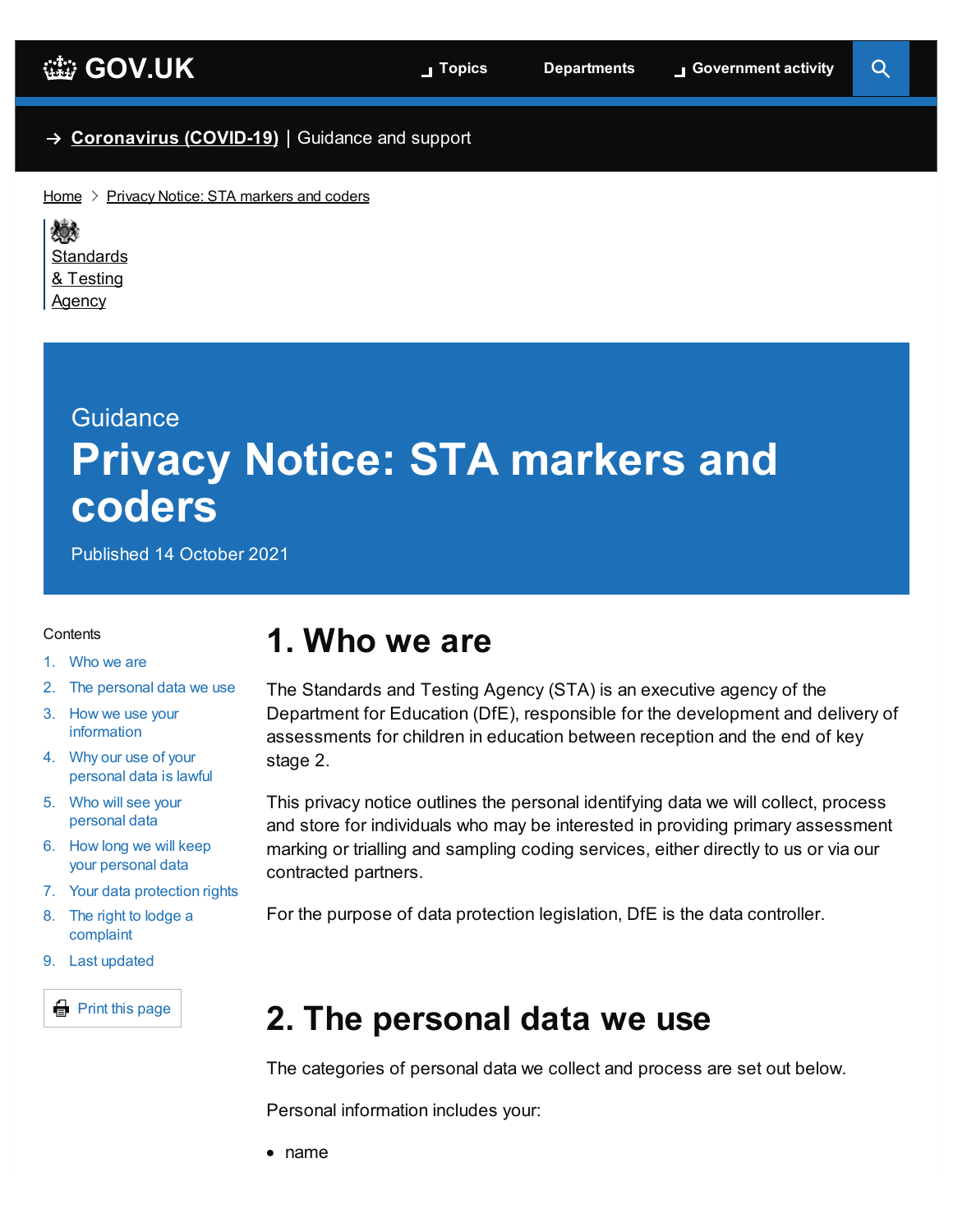- home and/or work postal address
- e-mail addresses
- telephone contact numbers
- date of birth
- National Insurance Number

For any services provided directly to us, we also process:

bank account data (where expenses need to be claimed)

Special category data processed includes:

- gender
- ethnicity
- disability

We also collect data on your recent teaching employment history, any connections you have to schools, and your qualifications and experience, where they are relevant to our work (for example, teaching qualifications and subjects taught).

## <span id="page-1-0"></span>**3. How we use your information**

In order to undertake marking for live primary assessments and coding for trialling and sampling, we maintain a register of individuals that have previously undertaken marking and coding services with us or our contracted partners.

We share this data with our contracted partners who are responsible under contract to deliver marking, trialling and coding services on our behalf. Our contracted partners will liaise with you regarding the marking and coding opportunities available.

Note: if you enter into any agreements (for example, temporary employment contract) with our contracted partners, the contracted partner will be the data controller for any personal data they process in connection with the services you provide to them.

## <span id="page-1-1"></span>**4. Why our use of your personal data is lawful**

The relevant condition for the processing of personal data in relation to the provision of marking and coding services is Article 6 (1) (f) of the General Data Protection Regulations (GDPR).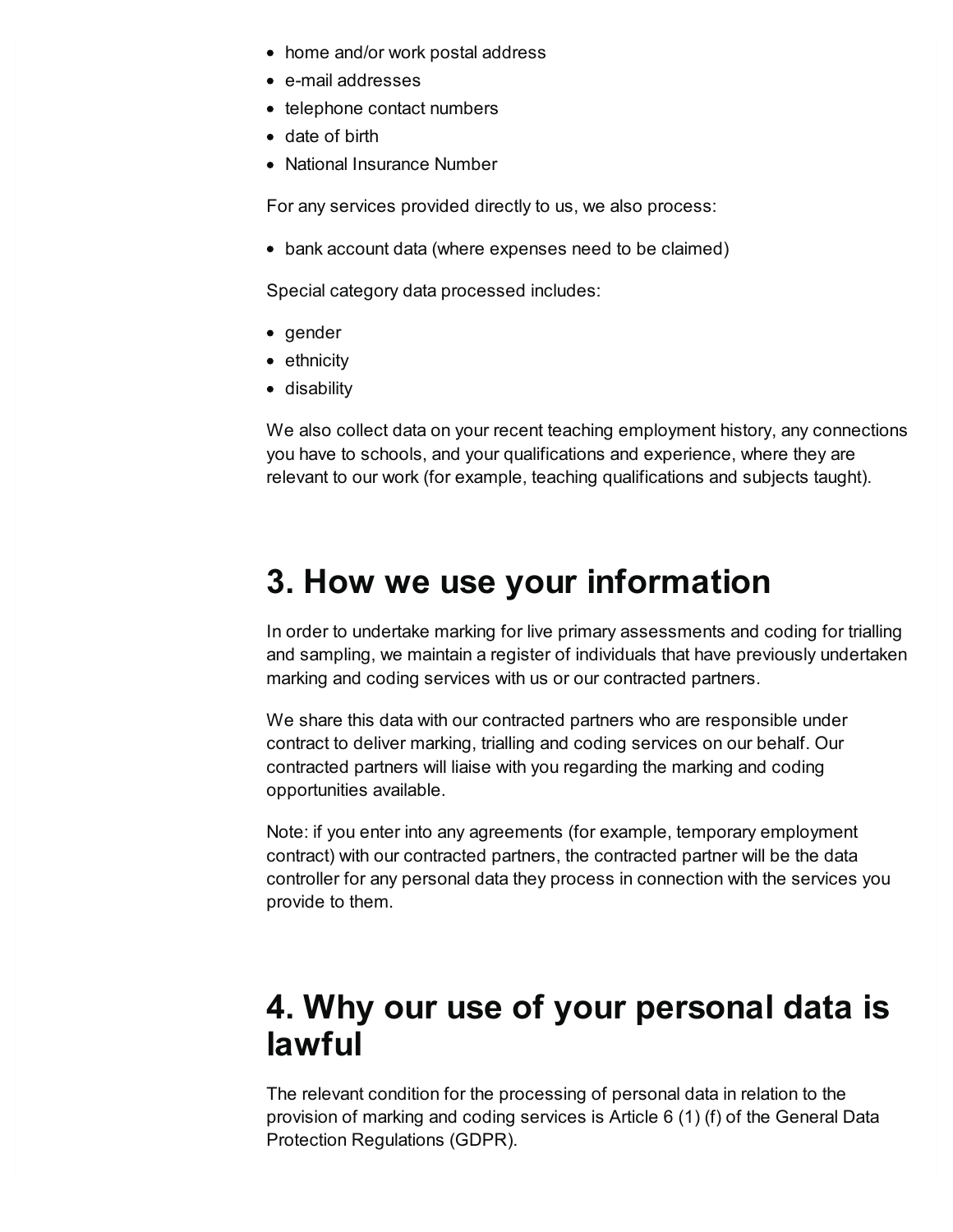For the processing of special category data, the relevant condition is Article 9 (2) (g) of the GDPR. That means we will process your data to contact you and invite you to mark, review and/or code our materials, enabling us to meet our statutory requirement to develop and deliver national curriculum assessments.

## <span id="page-2-0"></span>**5. Who will see your personal data**

We sometimes need to make personal data available to other organisations. These include contracted partners (who we have employed to deliver trialling, sampling and live national curriculum assessment services on our behalf) and/or other organisations (with whom we need to share your personal data for specific purposes).

Where we need to share your personal data with others, we ensure that this sharing complies with data protection legislation.

## <span id="page-2-1"></span>**6. How long we will keep your personal data**

If you have not provided any services to us or our contracted partners within the previous 2 years, your personal data contained within our register will be securely destroyed. If you provide services to us or our contracted partners within a 2 year rolling period, your personal data will remain on our register.

However, for the 2022 test cycle only those markers that have not undertaken any services after a 3-year period will have their data cleansed from the Marker Database. The deviation from the retention policy is because assessments in 2020 and 2021 were cancelled because of the Covid-19 pandemic and thus no markers were recruited. We will continuously review our policies and if there were to be any further deviations our data subjects will be updated accordingly.

Where you enter into an agreement to provide services to us or our contracted partners, commercial and financial information relative to those services will be retained for 7 years, after which point it will be securely destroyed. Please note that, under the data protection legislation, and in compliance with the relevant conditions, we can lawfully keep personal data processed purely for research purposes indefinitely.

# <span id="page-2-2"></span>**7. Your data protection rights**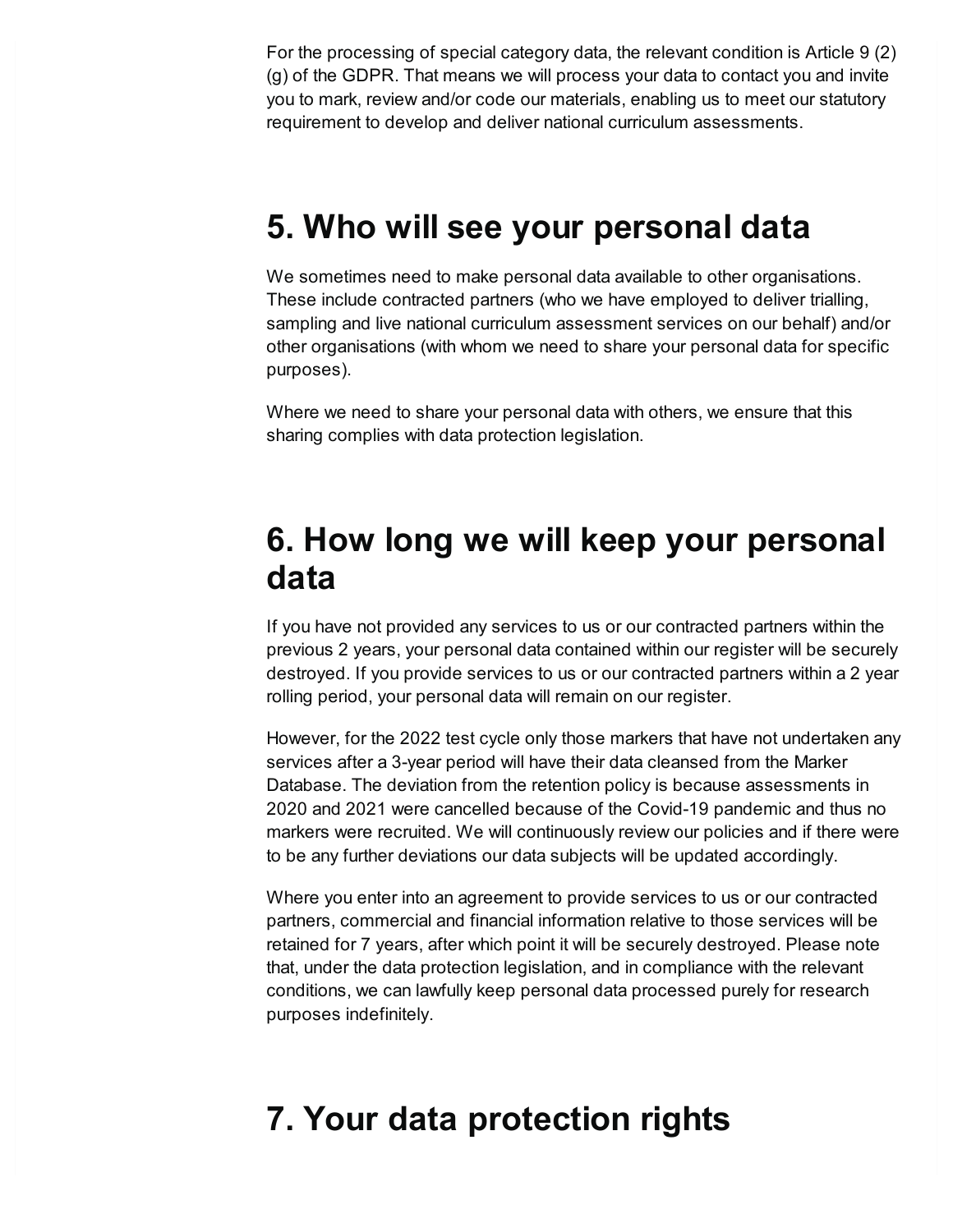You have the right:

- to ask us for access to information about you that we hold
- to have your personal data rectified, if it is inaccurate or incomplete
- to request the deletion or removal of personal data where there is no compelling reason for its continued processing
- to restrict our processing of your personal data (ie permitting its storage but no further processing)
- to object to direct marketing (including profiling) and processing for the purposes of scientific/historical research and statistics
- not to be subject to decisions based purely on automated processing where it produces a legal or similarly significant effect on you

If you need to contact us regarding any of the above, please do so via the DfE at: <https://www.gov.uk/contact-dfe>.

Further information about your data protection rights appears on the Information [Commissioner's](https://ico.org.uk/) website.

## <span id="page-3-0"></span>**8. The right to lodge a complaint**

As an executive agency of the DfE, STA determines the purposes and means of processing personal data as part of the administration of the national curriculum [assessments.](https://www.gov.uk/government/organisations/department-for-education/about/personal-information-charter) You can find more information about this in DfE's Personal information charter.

If you are unhappy with our use of your personal data, please [contact](https://www.gov.uk/contact-dfe) us and state 'national curriculum assessments helpline and use of personal data'.

Alternatively, you have the right to raise any concerns with the Information [Commissioner's](https://ico.org.uk/concerns/) Office (ICO).

# <span id="page-3-1"></span>**9. Last updated**

We may need to update this privacy notice periodically, so we recommend that you revisit this information from time to time. This version was last updated in October 2021.